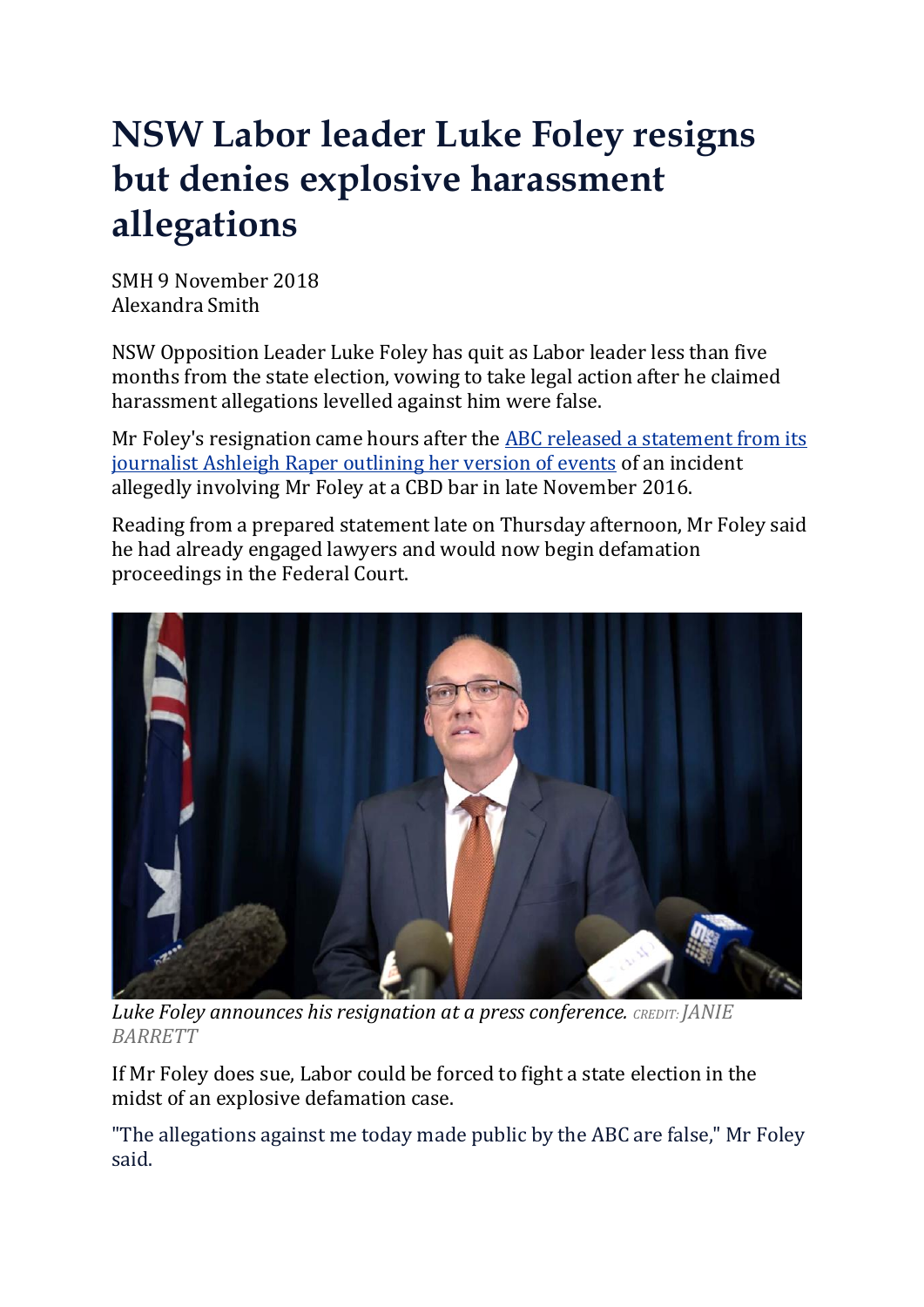"However, I can't fight to clear my name and fight an election at the same time. It's just not possible to do both.

"Therefore, I'm resigning the leadership of the Labor Party effective today. This will enable a new leader to give his or her full attention to the task of defeating the Liberal-National government."

Mr Foley said he would remain on the backbench as the MP for Auburn before leaving before answering any questions from the media.

Maroubra MP Michael Daley is favourite to be elected Labor leader, with Penny Sharpe his deputy.

However, late on Thursday Kogarah MP Chris Minns was said to be "sounding out his colleagues" and is expected to also nominate for the leadership. MPs will vote at a special caucus meeting on Saturday.



*New South Wales Opposition Leader Luke Foley resigned, while claiming that sexual harassment allegations against him were false.*

Ms Raper, who has declined to comment since Corrections Minister David Elliott first raised the allegations against Mr Foley under parliamentary privilege, said she decided to break her silence after recent conversations with the former Opposition Leader.

The statement had been released after Ms Raper said Mr Foley reneged on a promise he made during a phone conversation with her on Sunday to resign as Opposition Leader by Wednesday.

During that conversation, Ms Raper alleges Mr Foley told her: "I'm not a groper, I'm just a drunk idiot."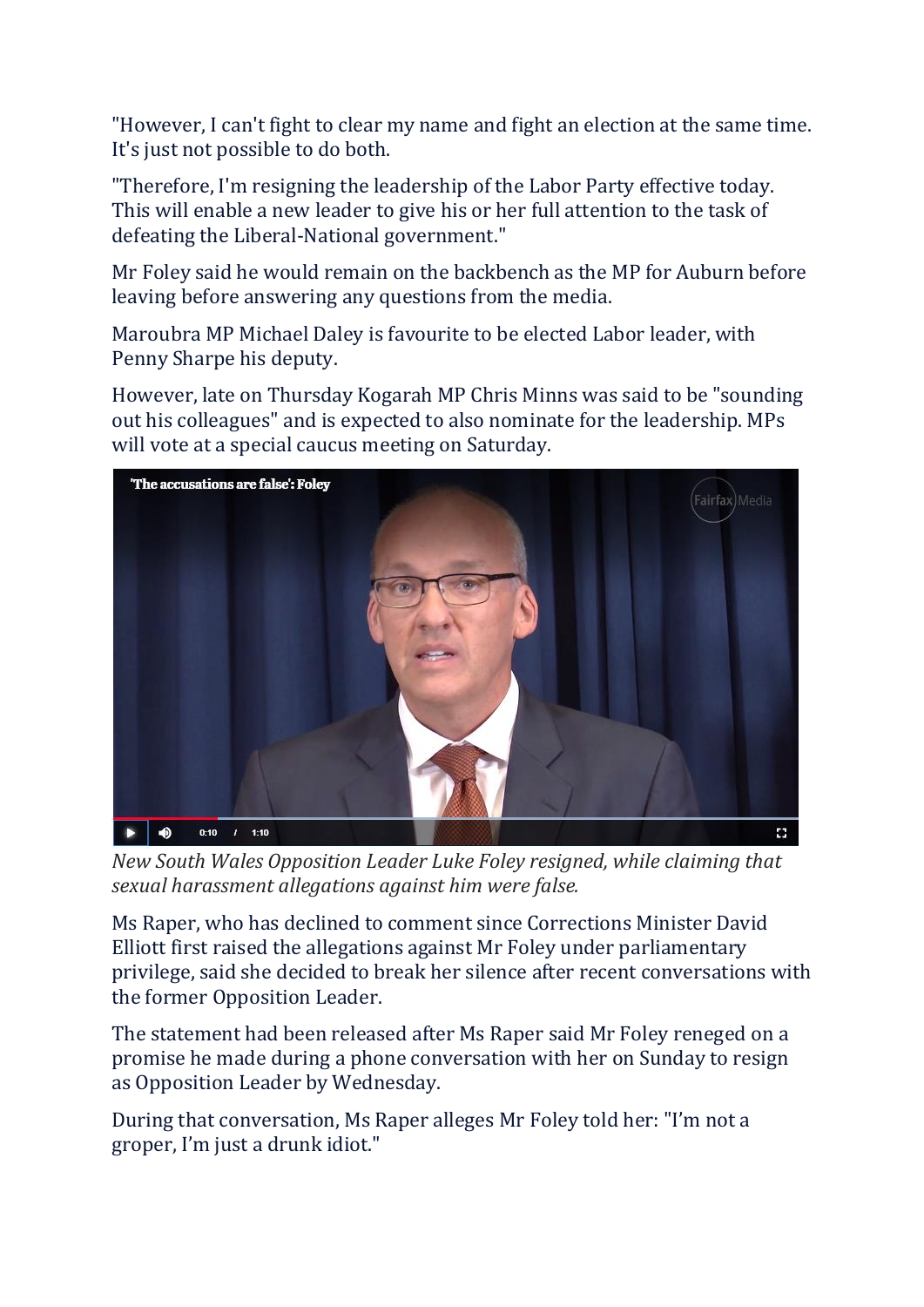Her statement said: "This is a position I never wanted to be in and a statement I never intended to make.

"But I think the time has come for my voice to be heard."

Ms Raper said the "escalation of the public debate, including in state and federal parliament despite my expressed wish to neither comment nor complain, and the likelihood of ongoing media and political interest" prompted her to speak

Her statement said: "This is what happened on that night.

"The party moved from Parliament House to Martin Place Bar after a number of hours. Later in the evening, Luke Foley approached a group of people, including me, to say goodnight. He stood next to me.



*ABC journalist Ashleigh Raper (inset) has released an explosive statement containing allegations against Labor's Luke Foley. CREDIT:AAP/TWITTER*

"He put his hand through a gap in the back of my dress and inside my underpants. He rested his hand on my buttocks.

"I completely froze."

She said Sean Nicholls, who was then the state political editor at *The Sydney Morning Herald* and is now an ABC journalist, witnessed the incident.

Ms Raper said Mr Foley then left the bar and she discussed what had happened with Mr Nicholls.

"As shaken as I was, I decided not to take any action and asked Sean to keep the events in the strictest confidence. He has honoured that," her statement says.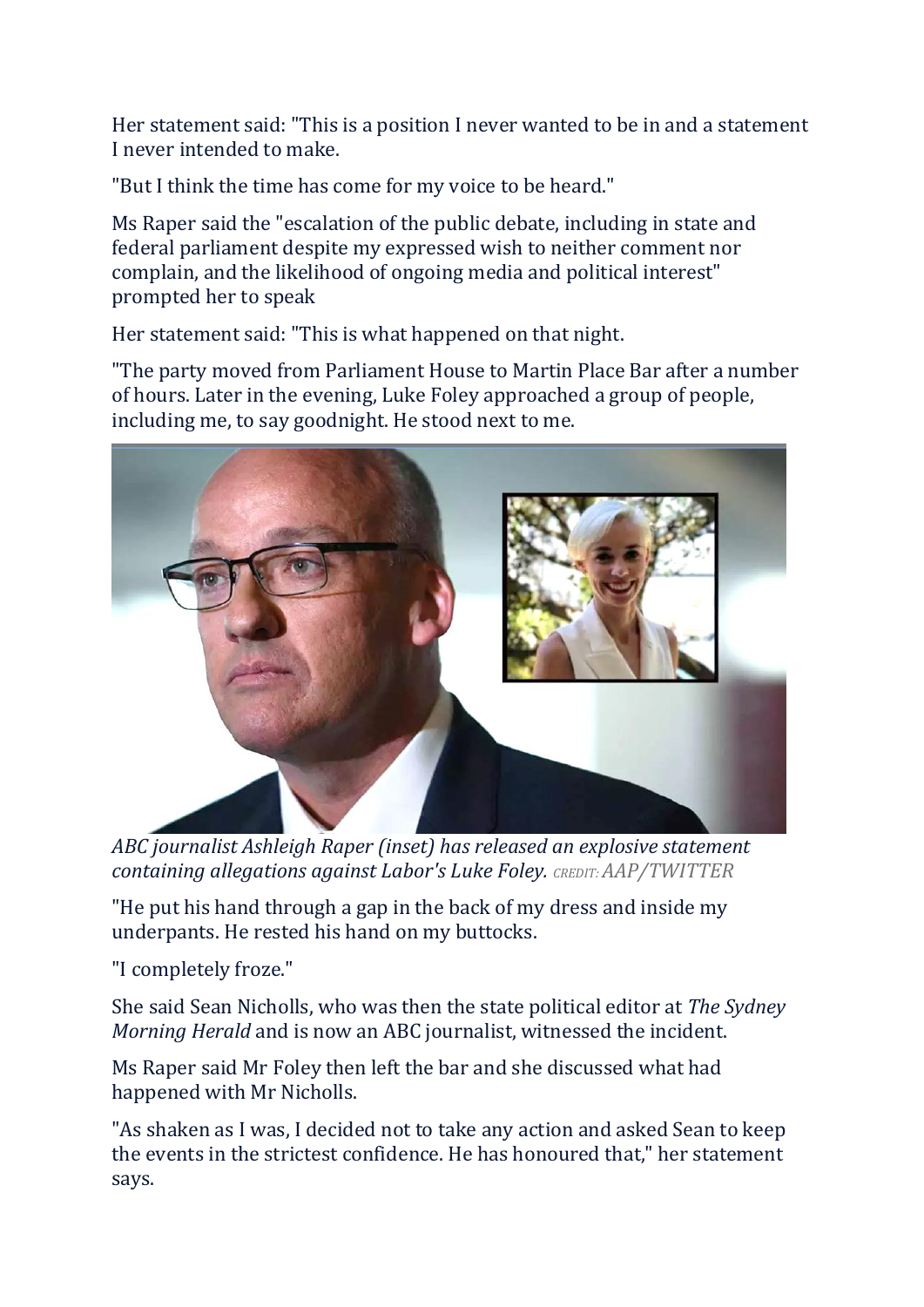She said there were several reasons for not wanting to make a complaint.



*Federal Labor leader Bill Shorten has been asked about an allegation of harassment made against NSW Labor leader Luke Foley.*

"It is clear to me that a woman who is the subject of such behaviour is often the person who suffers once a complaint is made," Ms Raper said.

"I cherished my position as a state political reporter and feared that would be lost.

"I also feared the negative impact the publicity could have on me personally and on my young family.

"This impact is now being felt profoundly."

Ms Raper said she had a 19-minute telephone conversation with Mr Foley on Sunday during which he said to her he was "full of remorse for his behaviour" at the Christmas function.

"He told me that he had wanted to talk to me about that night on many occasions over the past two years because, while he was drunk and couldn't remember all the details of the night, he knew he did something to offend me," she said.

"He apologised again and told me, 'I'm not a philanderer, I'm not a groper, I'm just a drunk idiot.'

She said he promised to resign on either Monday or Wednesday, but not Tuesday because he "didn't want to be accused of burying the story" on Melbourne Cup Day.